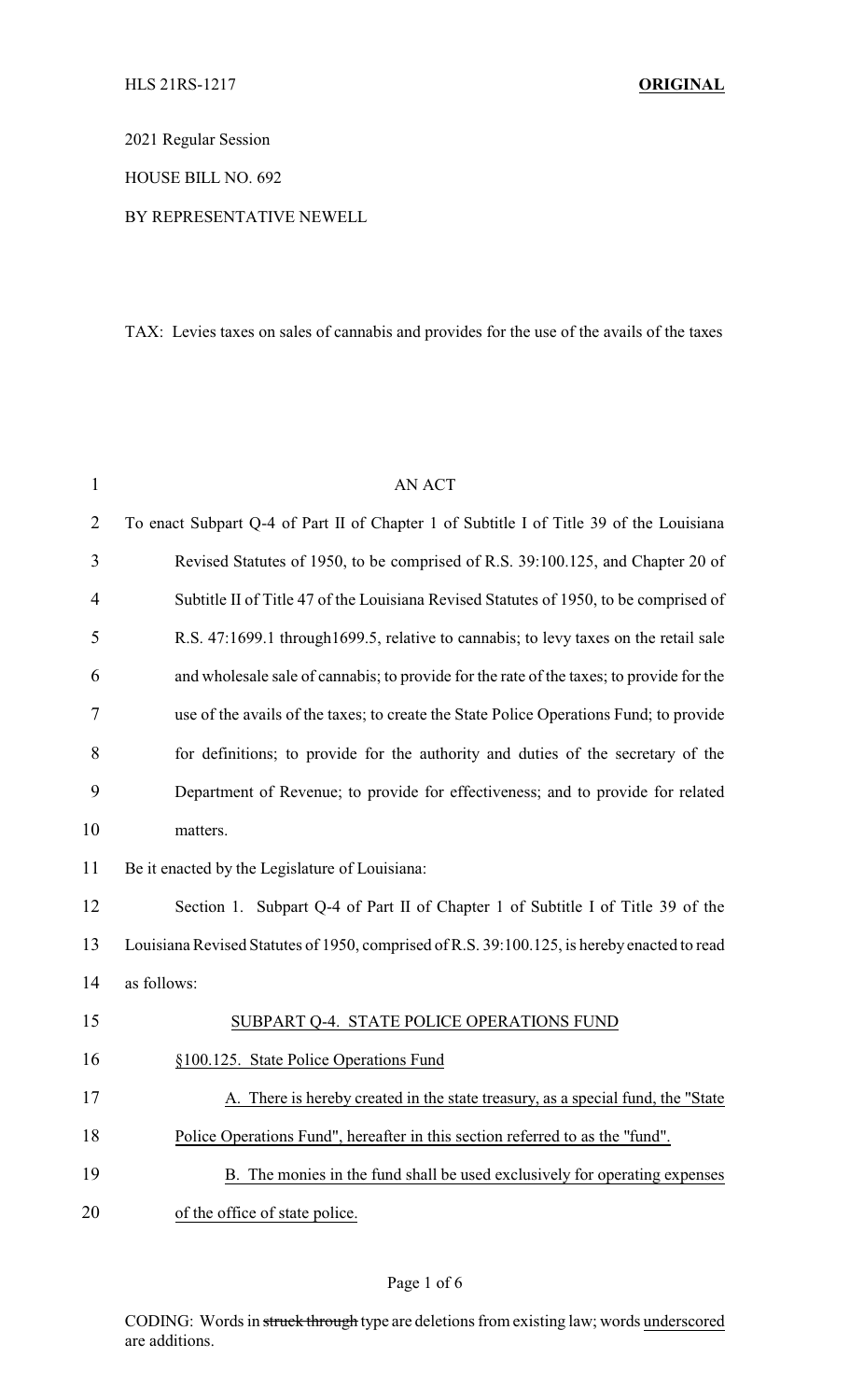| 1              | C. After compliance with the requirements of Article VII, Section 9(B) of               |
|----------------|-----------------------------------------------------------------------------------------|
| $\overline{2}$ | the Constitution of Louisiana relative to the Bond Security and Redemption Fund,        |
| 3              | an amount equal to ten percent of the taxes levied pursuant to Chapter 20 of Subtitle   |
| 4              | II of Title 47 of the Louisiana Revised Statutes of 1950 shall be deposited into the    |
| 5              | fund as provided in R.S. $47:1699.5(E)$ .                                               |
| 6              | D. Monies in the fund shall be invested in the same manner as monies in the             |
| 7              | general fund. Interest earned on investment of monies in the fund shall be credited     |
| 8              | to the fund. Unexpended and unencumbered monies in the fund at the end of the           |
| 9              | fiscal year shall remain in the fund.                                                   |
| 10             | Section 2. Chapter 20 of Subtitle II of Title 47 of the Louisiana Revised Statutes of   |
| 11             | 1950, comprised of R.S. 47:1699.1 through 1699.5, is hereby enacted to read as follows: |
| 12             | <b>CHAPTER 20. CANNABIS TAX</b>                                                         |
| 13             | §1691.1. Definitions                                                                    |
| 14             | The following terms as used in this Chapter shall have the meaning ascribed             |
| 15             | to them in this section unless the context clearly indicates otherwise:                 |
| 16             | "Cannabis" shall have the same meaning as provided in R.S. 26:941.<br>(1)               |
| 17             | (2) "Cannabis product" shall have the same meaning as provided in R.S.                  |
| 18             | 26:941.                                                                                 |
| 19             | (3) "Cannabis retail sale" means the sale of a cannabis product by a cannabis           |
| 20             | retailer to a consumer and shall include all transactions as the secretary of the       |
| 21             | Department of Revenue, upon investigation, finds to be in lieu of sales.                |
| 22             | "Cannabis retailer" shall have the same meaning as provided in R.S.<br>(4)              |
| 23             | 26:941.                                                                                 |
| 24             | (5) "Cannabis wholesale sale" means the sale of cannabis by a production                |
| 25             | facility to a cannabis retailer.                                                        |
| 26             | (6) "Municipality" means any incorporated city, town, or village.                       |
| 27             | "Productivity facility" shall have the same meaning as provided in R.S.                 |
| 28             | 3:4763.                                                                                 |
| 29             | §1699.2. Imposition of tax                                                              |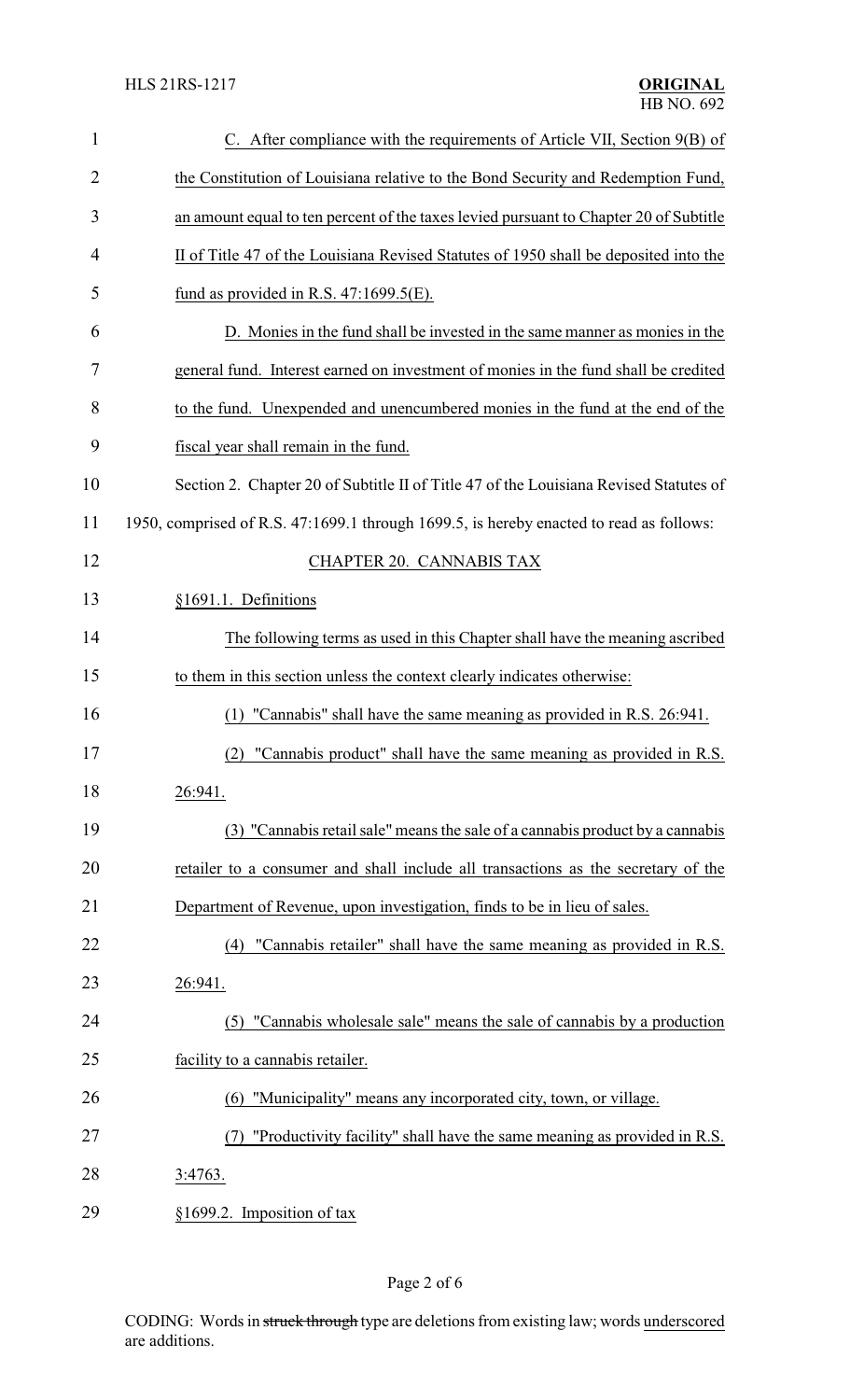| $\mathbf{1}$   | A. There is hereby levied a tax upon each cannabis retail sale. The tax shall             |
|----------------|-------------------------------------------------------------------------------------------|
| $\overline{2}$ | be at the rate of ten percent of the cannabis retail sales price. The tax shall be levied |
| 3              | in addition to state and local sales and use tax or any other tax and shall be reported   |
| 4              | monthly by the cannabis retailer on forms prescribed by the secretary of the              |
| 5              | Department of Revenue and paid by the cannabis retailer on or before the twentieth        |
| 6              | day of the month following the month to which the tax is applicable.                      |
| 7              | B. There is hereby levied a tax upon each cannabis wholesale sale. The tax                |
| 8              | shall be at the rate of five percent of the cannabis wholesale sales price. The tax       |
| 9              | shall be reported monthly by the production facility on forms prescribed by the           |
| 10             | secretary of the Department of Revenue and paid by the production facility on or          |
| 11             | before the twentieth day of the month following the month to which the tax is             |
| 12             | applicable.                                                                               |
| 13             | C. The provisions of this Section shall not apply to any product subject to tax           |
| 14             | pursuant to R.S. 47:1693 or subject to a fee pursuant to R.S. 40:1046.                    |
| 15             | §1699.3. Enforcement                                                                      |
| 16             | The secretary of the Department of Revenue shall collect, supervise, and                  |
| 17             | enforce the collection of all taxes, penalties, interest, and other charges that may be   |
| 18             | due under the provisions of this Chapter in the same manner provided for by law           |
| 19             | under the provisions of this Subtitle.                                                    |
| 20             | §1699.4. Rules                                                                            |
| 21             | The secretary of the Department of Revenue may promulgate rules in                        |
| 22             | accordance with the Administrative Procedure Act as are deemed necessary by the           |
| 23             | secretary to implement the provisions of this Chapter.                                    |
| 24             | §1699.5. Disposition of collections                                                       |
| 25             | A. The Department of Revenue shall remit the amount of twenty percent of                  |
| 26             | the taxes levied pursuant to this Chapter to the municipality in which the sale           |
| 27             | occurred to be used for law enforcement in the municipality. However, if the sale         |
| 28             | did not take place in a municipality, the Department of Revenue shall instead remit       |
| 29             | the amount of twenty percent of the taxes levied pursuant to this Chapter to the          |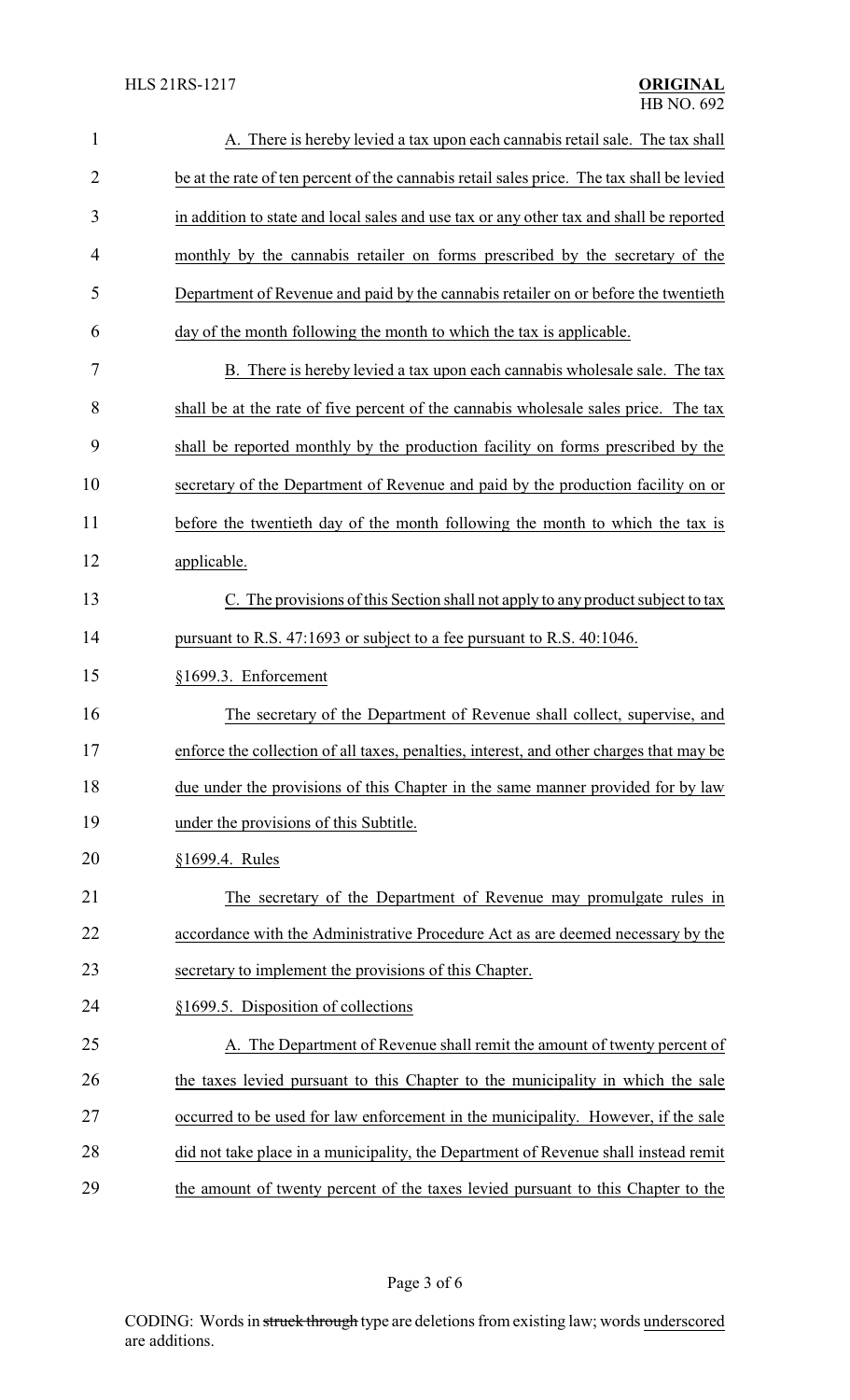| $\mathbf{1}$   | sheriff for the parish in which the sale occurred to be used for law enforcement in the    |
|----------------|--------------------------------------------------------------------------------------------|
| $\overline{2}$ | parish.                                                                                    |
| 3              | $B(1)(a)$ Except as provided in Paragraph (2) of this Subsection, the                      |
| $\overline{4}$ | Department of Revenue shall remit the amount of five percent of the taxes levied           |
| 5              | pursuant to this Chapter on a pro rata basis to the sheriffs for each of the parishes that |
| 6              | do not include a cannabis retailer, to be used for law enforcement in the parishes. In     |
| 7              | Orleans Parish, the amount shall be divided equally between and remitted to the            |
| 8              | sheriff and the New Orleans Police Department.                                             |
| 9              | (b) If a cannabis retailer permit is subsequently granted in a parish, the pro             |
| 10             | rata portion that the parish would have received pursuant to the provisions of             |
| 11             | Subparagraph (a) of this Paragraph shall instead be remitted as provided in Paragraph      |
| 12             | (2) of this Subsection, and the remaining portion remitted pursuant to Subparagraph        |
| 13             | (a) of this Paragraph shall be reduced.                                                    |
| 14             | Beginning when the commissioner has issued a cannabis retailer permit                      |
| 15             | in every parish in the state and thereafter, the Department of Revenue shall not remit     |
| 16             | amounts as provided in Paragraph (1) of this Subsection but shall instead remit the        |
| 17             | amount of two and one half percent of the taxes levied pursuant to this Chapter to the     |
| 18             | state treasury for deposit into the state general fund and remit the amount of two and     |
| 19             | one half percent of the taxes levied pursuant to this Chapter to the state treasury for    |
| 20             | deposit into the Louisiana Early Childhood Education Fund created pursuant to R.S.         |
| 21             | 17:407.30 after compliance with the requirements of Article VII, Section 9(B) of the       |
| 22             | Constitution of Louisiana relative to the Bond Security and Redemption Fund.               |
| 23             | C. The Department of Revenue shall divide equally the amount of fifteen                    |
| 24             | percent of the taxes levied pursuant to this Chapter among and remit to the district       |
| 25             | attorneys' offices in the state.                                                           |
| 26             | D. The Department of Revenue shall transfer the amount of ten percent of                   |
| 27             | the taxes levied pursuant to this Chapter to the state treasury for deposit into the       |
| 28             | Louisiana Early Childhood Education Fund created pursuant to R.S. 17:407.30 after          |
| 29             | compliance with the requirements of Article VII, Section 9(B) of the Constitution of       |
| 30             | Louisiana relative to the Bond Security and Redemption Fund.                               |

# Page 4 of 6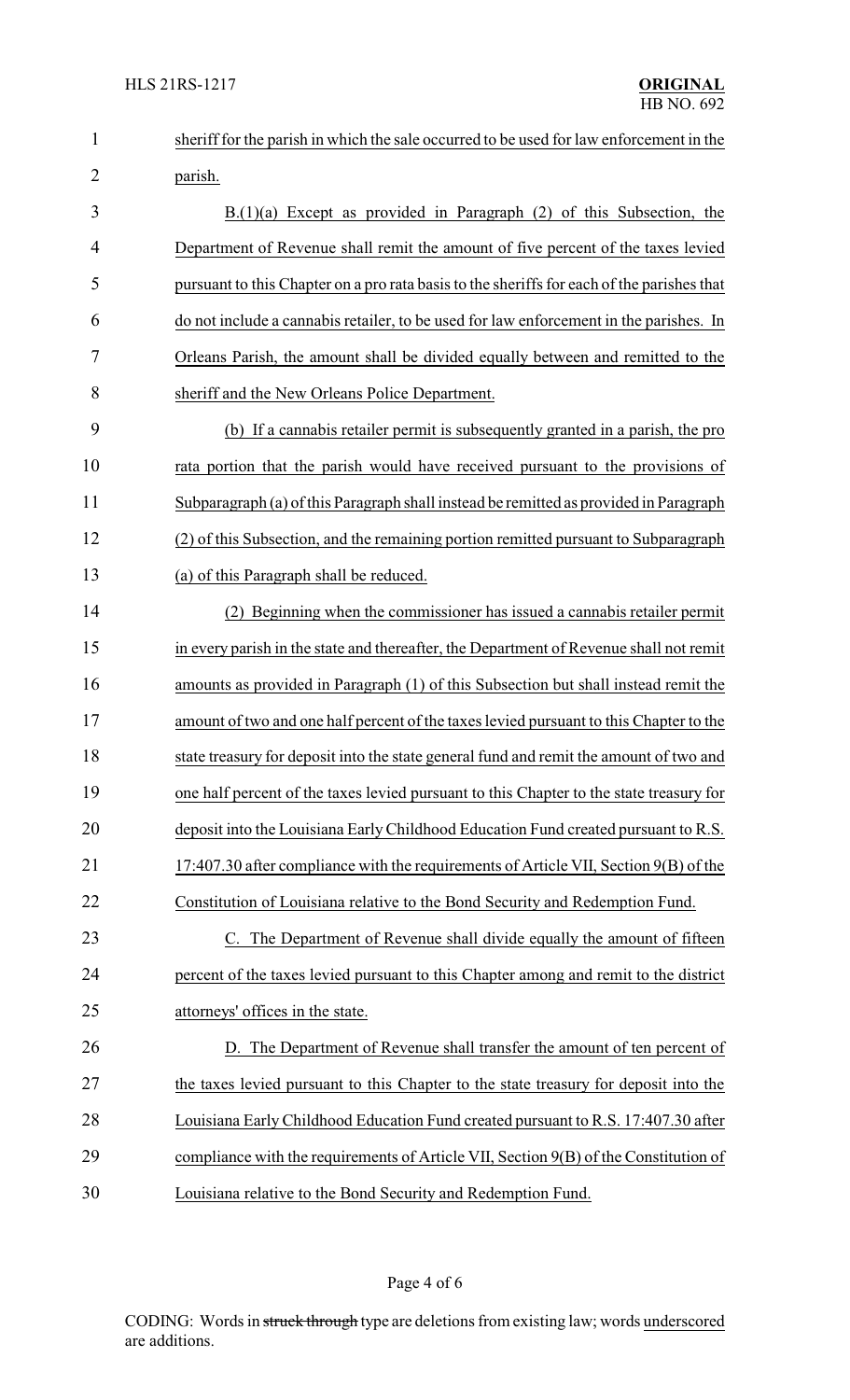| $\mathbf{1}$   | E. The Department of Revenue shall transfer the amount of ten percent of                   |
|----------------|--------------------------------------------------------------------------------------------|
| $\overline{2}$ | the taxes levied pursuant to this Chapter to the state treasury for deposit into the State |
| 3              | Police Operations Fund created pursuant to R.S. 39:100.125 after compliance with           |
| 4              | the requirements of Article VII, Section 9(B) of the Constitution of Louisiana             |
| 5              | relative to the Bond Security and Redemption Fund.                                         |
| 6              | F. The Department of Revenue shall transfer the amount of fifteen percent                  |
| 7              | of the taxes levied pursuant to this Chapter to the state treasury for deposit into the    |
| 8              | state general fund after compliance with the requirements of Article VII, Section          |
| 9              | 9(B) of the Constitution of Louisiana relative to the Bond Security and Redemption         |
| 10             | Fund.                                                                                      |
| 11             | G. The Department of Revenue shall transfer the amount of fifteen percent                  |
| 12             | of the taxes levied pursuant to this Chapter to the state treasury for deposit into the    |
| 13             | Transportation Trust Fund created pursuant to Article VII, Section 27 of the               |
| 14             | Constitution of Louisiana after compliance with the requirements of Article VII,           |
| 15             | Section 9(B) of the Constitution of Louisiana relative to the Bond Security and            |
| 16             | Redemption Fund.                                                                           |
| 17             | H. The Department of Revenue shall transfer the amount of ten percent to                   |
| 18             | the state treasury to be used to fund addiction treatment programs.                        |
| 19             | Section 3. This Act shall take effect and become operative if and when the Act             |
|                |                                                                                            |
| 20             | which originated as House Bill No. 637 of this 2021 Regular Session of the Legislature is  |
| 21             | enacted and becomes effective.                                                             |

#### DIGEST

The digest printed below was prepared by House Legislative Services. It constitutes no part of the legislative instrument. The keyword, one-liner, abstract, and digest do not constitute part of the law or proof or indicia of legislative intent. [R.S. 1:13(B) and 24:177(E)]

HB 692 Original 2021 Regular Session Newell

**Abstract:** Levies a tax on cannabis and dedicates the avails of the tax.

Proposed law levies a 10% tax upon each cannabis retail sale. Defines "cannabis retail sale" as the sale of a cannabis product by a retailer to a consumer. Provides that the tax is levied in addition to state and local sales and use tax or any other tax and shall be reported and paid by the retailer.